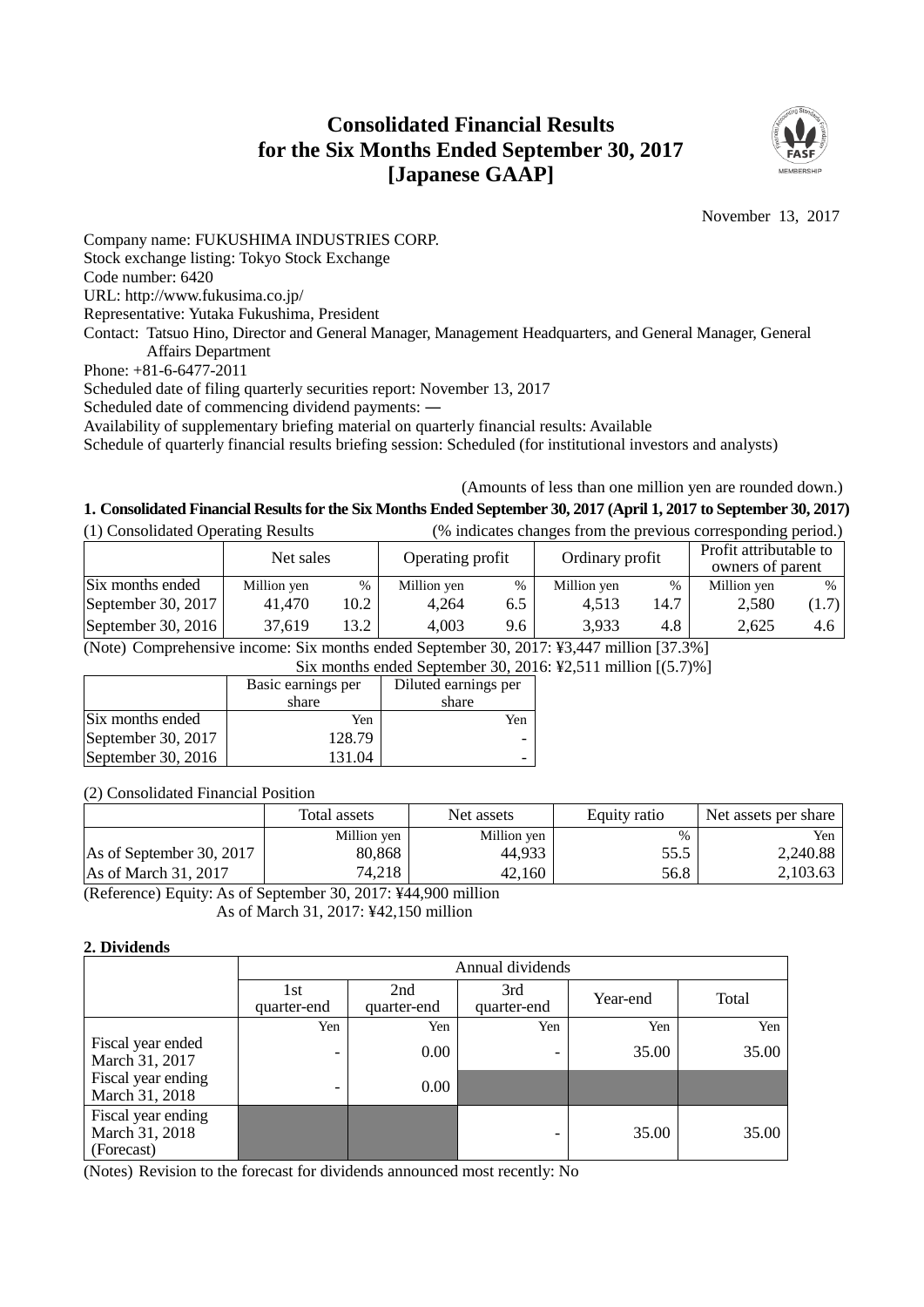# **3. Consolidated Financial Results Forecast for the Fiscal Year Ending March 31, 2018 (April 1, 2017 to March 31, 2018)**

|           | Net sales   |      | Ordinary profit<br>Operating profit |     | Profit attributable to |      | Basic earnings   |               |           |
|-----------|-------------|------|-------------------------------------|-----|------------------------|------|------------------|---------------|-----------|
|           |             |      |                                     |     |                        |      | owners of parent |               | per share |
|           | Million yen | $\%$ | Million ven                         | %   | Million yen            | $\%$ | Million yen      | $\frac{0}{0}$ | Yen       |
| Full year | 83.117      |      | 8.314                               | 1.0 | 8.768                  | 0.4  | 5.285            | 12.1          | 263.76    |

(% indicates changes from the previous corresponding period.)

(Notes) Revision to the financial results forecast announced most recently: No

# **\* Notes:**

- (1) Changes in significant subsidiaries during the period under review (changes in specified subsidiaries resulting in changes in scope of consolidation): No
	- New: (Company name: -)

Exclusion: - (Company name: -)

- (2) Accounting policies adopted specially for the preparation of quarterly consolidated financial statements: No
- (3) Changes in accounting policies, changes in accounting estimates and retrospective restatement
	- 1) Changes in accounting policies due to the revision of accounting standards: No
		- 2) Changes in accounting policies other than 1) above: No
		- 3) Changes in accounting estimates: No
		- 4) Retrospective restatement: No
- (4) Total number of issued shares (common shares)
	- 1) Total number of issued shares at the end of the period (including treasury shares): September 30, 2017: 22,066,160 shares March 31, 2017: 22,066,160 shares
	- 2) Total number of treasury shares at the end of the period: September 30, 2017: 2,029,225 shares March 31, 2017: 2,029,173 shares
	- 3) Average number of shares during the period: Six months ended September 30, 2017: 20,036,944 shares Six months ended September 30, 2016: 20,037,132 shares

\* These quarterly financial results are outside the scope of quarterly review.

\* Explanation of the proper use of financial results forecast and other notes

The financial results forecasts and other forward-looking statements herein are based on information currently available and certain assumptions deemed reasonable as of the date of publication of this document. Actual results may differ significantly from these forecasts due to a wide range of factors.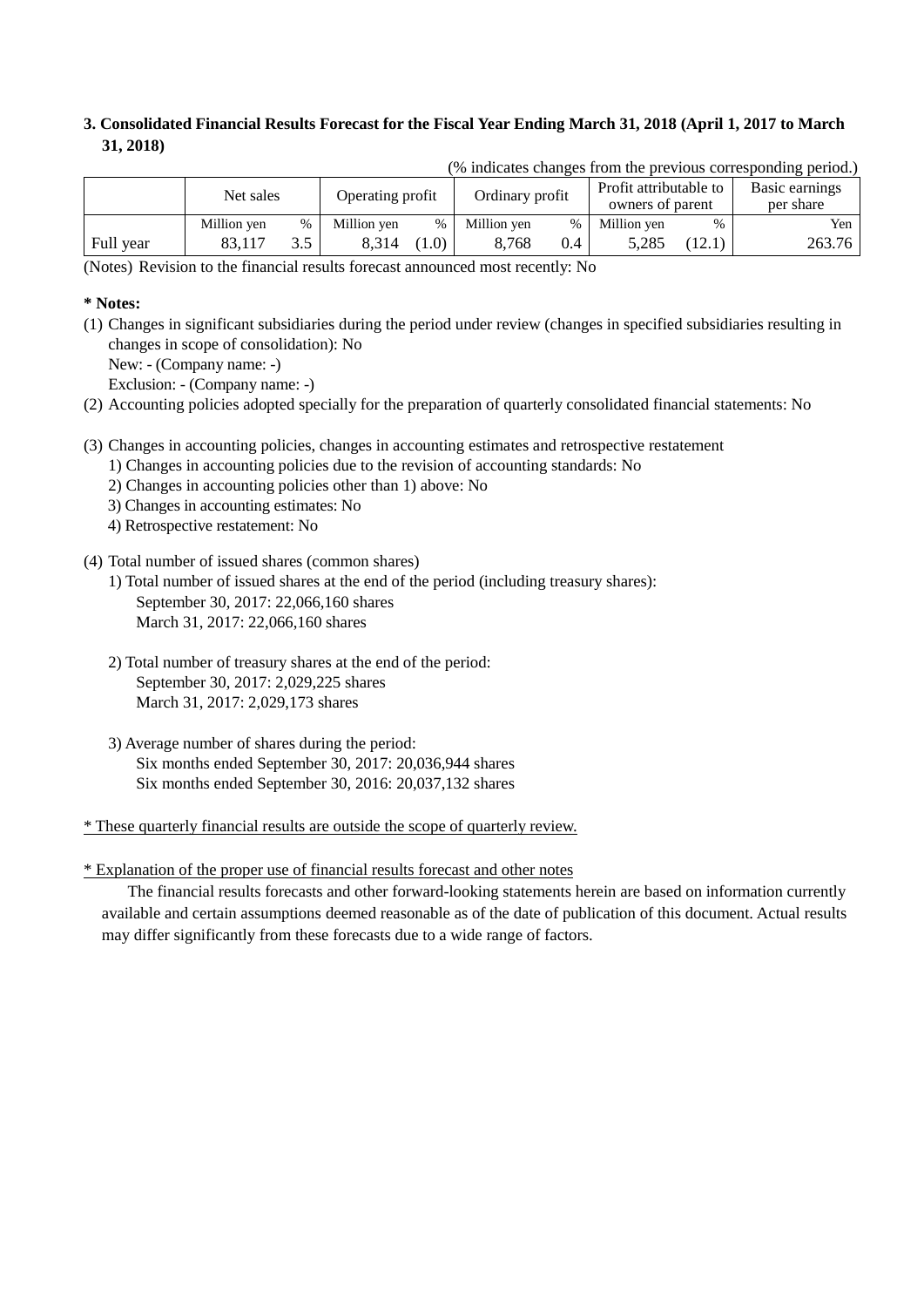Table of Contents of Appendix

| (3) Explanation of Consolidated Financial Results Forecast and Other Forward-looking Information  3 |  |
|-----------------------------------------------------------------------------------------------------|--|
|                                                                                                     |  |
|                                                                                                     |  |
|                                                                                                     |  |
|                                                                                                     |  |
|                                                                                                     |  |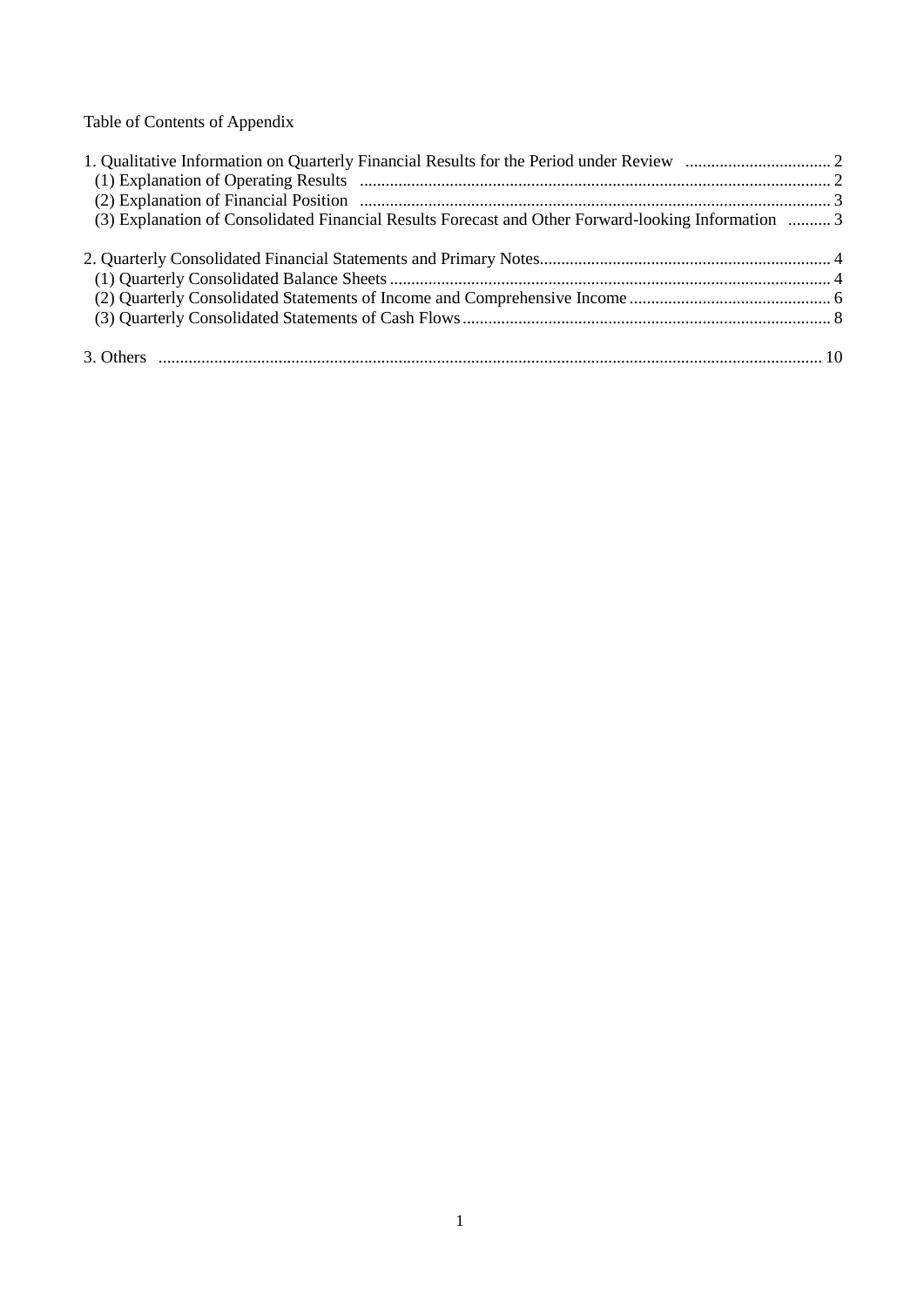#### 1. Qualitative Information on Quarterly Financial Results for the Period under Review

### (1) Explanation of Operating Results

During the six months ended September 30, 2017, despite a continuing recovery trend such as an improvement in corporate revenue and the employment environment in the domestic economy, there was uncertainty over the future due to an unstable international situation.

In the business environment in which our Group operates, harsh conditions persist in the restaurant industry due to factors such as a serious personnel shortage leading to a rise in labor costs and increasing prices for food. However, net sales for all stores, including existing stores and new stores, were strong overall, demonstrating year on year growth for 12 consecutive months, owing to higher sales per customer in sectors such as fast-food. In the distribution industry, harsh conditions continued due partly to a decrease in consumption on the back of unfavorable weather, in addition to a deepening difficulty acquiring part-time personnel. Also, competition beyond business types continued to intensify as new store openings for supermarkets and convenience stores lost momentum, but new store openings for drug stores were solid.

Net sales of commercial refrigerators and freezers increased by 12.9% year on year. Sales of general purpose commercial refrigerators and freezers rose as the Company focused its energies on developing products that matched the needs of specific users and sales toward restaurants increased against a backdrop of demand from overseas tourists. In addition, sales of ice machines increased as the product lineup expanded with the launch of half-cube ice machines, and sales of large-scale blast chillers that quickly cool foods intended for high-volume preparation increased for clients in the areas of catering centers, central kitchens, and food factories.

Net sales of refrigerated and freezer showcases increased by 2.7% year on year. This was due to increased investment in remodeling to integrate convenience stores and new openings of drug stores, though convenience stores and supermarkets have been reluctant to open new stores. In addition, sales commenced for "Send-You Fresh," a new-model high-freshness showcase that provides further energy savings and eliminates rising temperatures during store operation, owing to newly developed twin coolers and a new type of proprietary cooling control system.

Net sales of large-scale food processing equipment increased by 61.7% year on year. This was due to firm sales of tunnel freezers owing to an increase in large-scale orders from food factories, growth in sales of tunnel freezers using natural refrigerant, and increased demand for capital expenditure to integrate and automate food factories.

Net sales of large-scale panel refrigerators decreased by 11.5% year on year. This was due to a significant year-on-year decline in net sales owing to fewer deliveries in the first quarter of the fiscal year under review, which was not offset by an increase in large-scale orders from supermarket processing centers and food factories in the second quarter of the fiscal year under review.

Net sales of small-scale panel refrigerators increased by 34.7% year on year, due to an increase in sales of small-scale prefabricated refrigerators for convenience stores and commercial kitchens.

Net sales from services increased by 14.5% year on year, due to an increase in extremely hot days with a dry rainy season and a rise in maintenance contracts with convenience stores.

At the manufacturing department, the Company undertook initiatives to improve productivity by renovating the production line at its Shiga and Okayama factories to meet rising demand. In addition, the Company undertook initiatives to reduce fixed costs and purchasing costs in order to offset higher costs, such as a sharp increase in the price of raw materials and import products.

As a result, for the six months ended September 30, 2017, net sales increased by 10.2% year on year to ¥41,470 million. Operating profit increased by 6.5% year on year to ¥4,264 million, ordinary profit increased by 14.7% year on year to ¥4,513 million, and profit attributable to owners of parent decreased by 1.7% year on year to ¥2,580 million.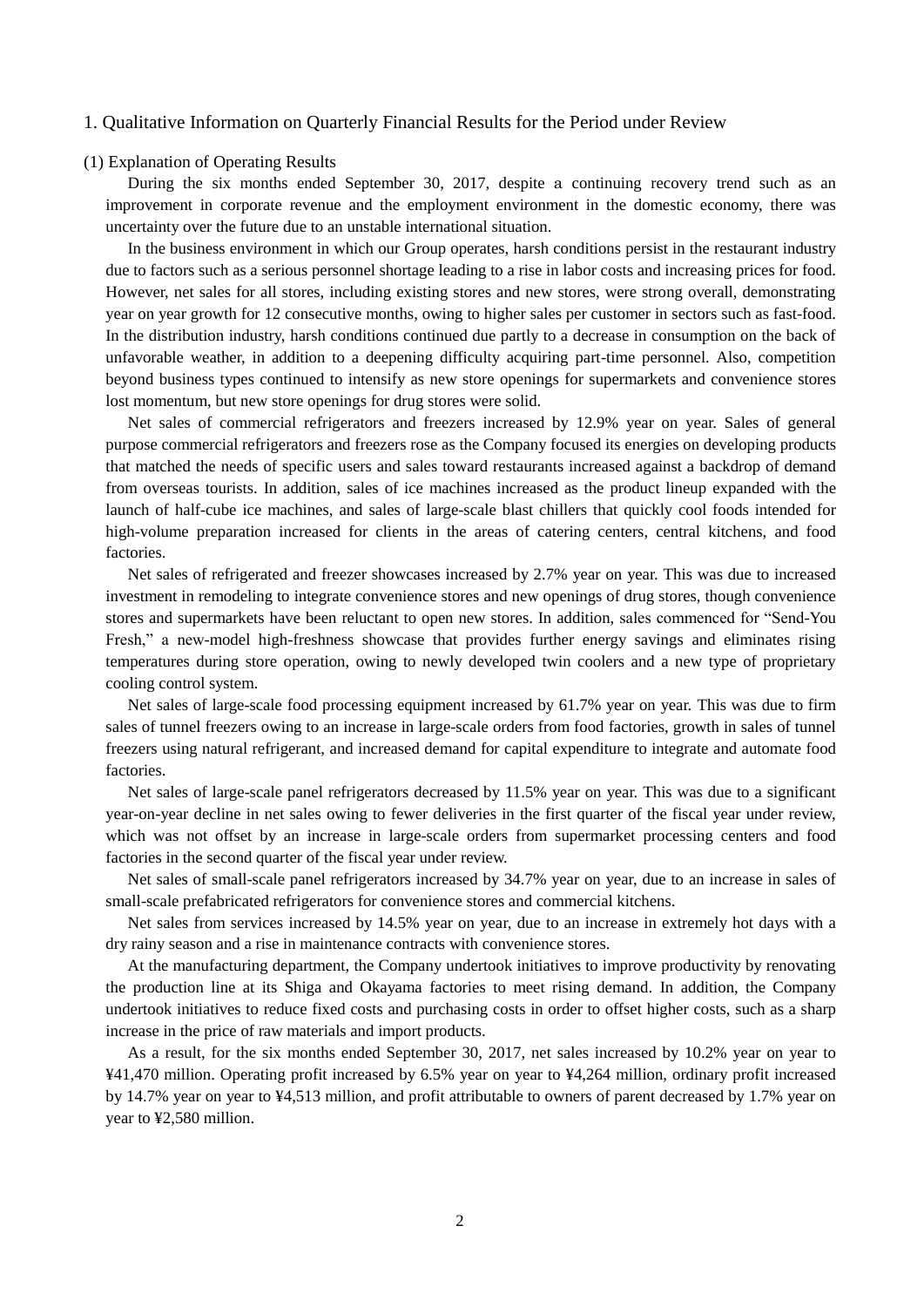#### (2) Explanation of Financial Position

### (Current assets)

Current assets as of the end of the second quarter of the fiscal year under review increased by ¥5,119 million to ¥58,648 million (¥53,529 million in the end of the previous fiscal year). This is mainly attributable to increases in cash and deposits and work in process.

#### (Non-current assets)

Non-current assets as of the end of the second quarter of the fiscal year under review increased by ¥1,530 million to ¥22,219 million (¥20,689 million in the end of the previous fiscal year). This is mainly attributable to an increase in investment securities included in "Other" under investments and other assets.

## (Current liabilities)

Current liabilities as of the end of the second quarter of the fiscal year under review increased by ¥3,328 million to ¥32,738 million (¥29,409 million in the end of the previous fiscal year). This is mainly attributable to an increase in notes and accounts payable - trade.

### (Non-current liabilities)

Non-current liabilities as of the end of the second quarter of the fiscal year under review increased by ¥548 million to ¥3,195 million (¥2,647 million in the end of the previous fiscal year). This is mainly attributable to the recording of provision for contingent loss.

#### (Net assets)

Net assets as of the end of the second quarter of the fiscal year under review increased by ¥2,772 million to ¥44,933 million (¥42,160 million in the end of the previous fiscal year). This is mainly attributable to an increase in retained earnings due to the recording of profit attributable to owners of parent.

#### (Analysis of cash flows)

Cash and cash equivalents (hereinafter referred to as "capital") as of the end of the second quarter of the fiscal year under review increased by ¥3,495 million from the end of the previous fiscal year to ¥28,405 million as a result of the recording of profit before income taxes of ¥4,077 million, and using capital mainly in investing activities and financing activities.

The conditions of each cash flow and factors thereof are as follows.

(Net cash provided by (used in) operating activities)

Capital provided by operating activities increased by ¥3,939 million from the corresponding period of the previous fiscal year to ¥4,538 million. This is mainly attributable to the recording of profit before income taxes.

(Net cash provided by (used in) investing activities)

Capital used in investing activities decreased by ¥7 million from the corresponding period of the previous fiscal year to ¥204 million. This is mainly attributable to purchase of property, plant and equipment. (Net cash provided by (used in) financing activities)

Capital used in financing activities decreased by ¥1 million from the corresponding period of the previous fiscal year to ¥830 million. This is mainly attributable to cash dividends paid and repayments of long-term loans payable.

#### (3) Explanation of Consolidated Financial Results Forecast and Other Forward-looking Information

For the financial results forecasts for the fiscal year ending March 31, 2018, no revisions have been made to the projected figures announced on November 10, 2017.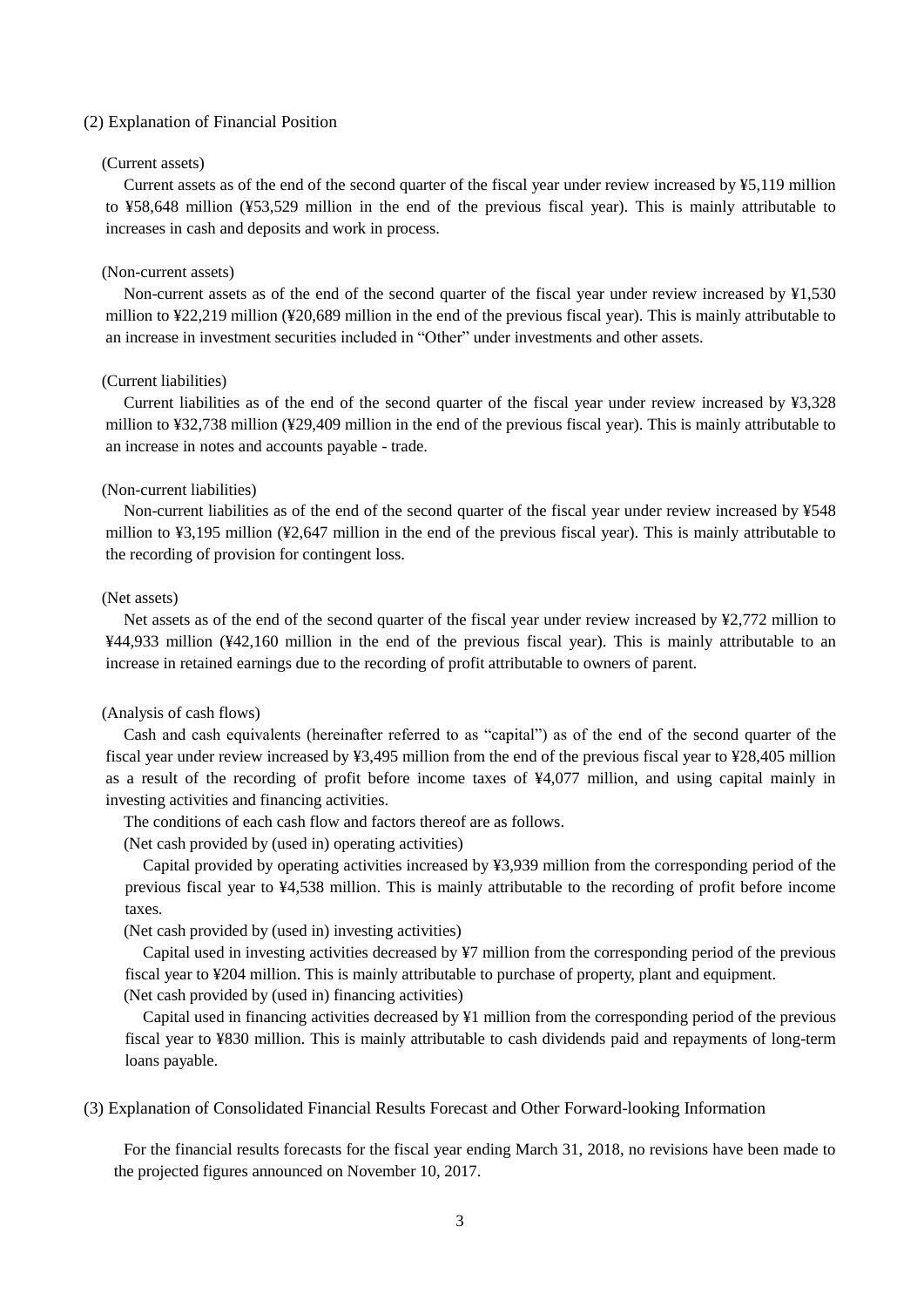## 2. Quarterly Consolidated Financial Statements and Primary Notes

(1) Quarterly Consolidated Balance Sheets

|                                       |                      | (Thousand yen)           |
|---------------------------------------|----------------------|--------------------------|
|                                       | As of March 31, 2017 | As of September 30, 2017 |
| <b>Assets</b>                         |                      |                          |
| <b>Current</b> assets                 |                      |                          |
| Cash and deposits                     | 25,686,519           | 28,790,468               |
| Notes and accounts receivable - trade | 21,693,902           | 22,120,489               |
| Merchandise and finished goods        | 2,148,030            | 2,263,923                |
| Work in process                       | 2,095,071            | 2,902,031                |
| Raw materials and supplies            | 1,639,859            | 1,911,211                |
| Other                                 | 1,323,030            | 1,828,034                |
| Allowance for doubtful accounts       | (1,057,134)          | (1,167,606)              |
| Total current assets                  | 53,529,280           | 58,648,553               |
| Non-current assets                    |                      |                          |
| Property, plant and equipment         |                      |                          |
| Buildings and structures, net         | 3,929,605            | 3,828,600                |
| Land                                  | 5,136,219            | 5,138,518                |
| Other, net                            | 2,415,986            | 2,768,029                |
| Total property, plant and equipment   | 11,481,811           | 11,735,147               |
| Intangible assets                     | 220,170              | 229,542                  |
| Investments and other assets          |                      |                          |
| Other                                 | 9,006,923            | 10,277,127               |
| Allowance for doubtful accounts       | (19,675)             | (22, 207)                |
| Total investments and other assets    | 8,987,248            | 10,254,920               |
| Total non-current assets              | 20,689,230           | 22,219,610               |
| <b>Total assets</b>                   | 74,218,510           | 80,868,163               |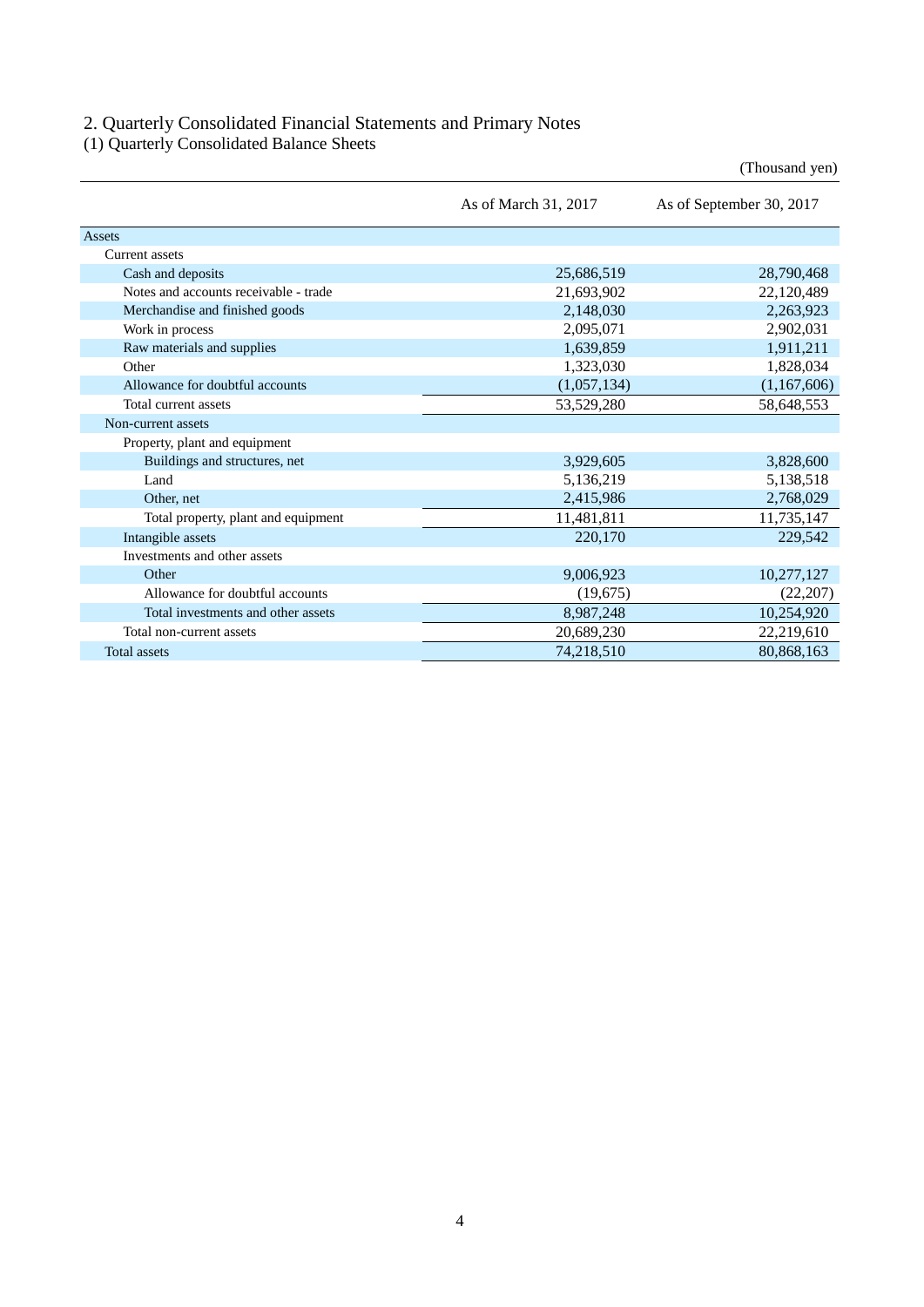(Thousand yen)

|                                                       | As of March 31, 2017 | As of September 30, 2017 |
|-------------------------------------------------------|----------------------|--------------------------|
| Liabilities                                           |                      |                          |
| <b>Current liabilities</b>                            |                      |                          |
| Notes and accounts payable - trade                    | 20,268,999           | 21,852,711               |
| Short-term loans payable                              | 780,451              | 729,718                  |
| Income taxes payable                                  | 1,597,144            | 1,750,220                |
| Provision for bonuses                                 | 1,757,386            | 1,776,312                |
| Provision for product warranties                      | 233,897              | 384,640                  |
| Provision for loss on construction contracts          |                      | 75,332                   |
| Other                                                 | 4,771,930            | 6,169,731                |
| Total current liabilities                             | 29,409,810           | 32,738,668               |
| Non-current liabilities                               |                      |                          |
| Long-term loans payable                               | 244,725              | 127,791                  |
| Provision for directors' retirement benefits          | 732,171              | 745,500                  |
| Provision for contingent loss                         |                      | 408,383                  |
| Net defined benefit liability                         | 263,607              | 123,768                  |
| Asset retirement obligations                          | 100,473              | 100,995                  |
| Other                                                 | 1,306,817            | 1,689,389                |
| Total non-current liabilities                         | 2,647,794            | 3,195,829                |
| <b>Total liabilities</b>                              | 32,057,605           | 35,934,497               |
| Net assets                                            |                      |                          |
| Shareholders' equity                                  |                      |                          |
| Capital stock                                         | 2,760,192            | 2,760,192                |
| Capital surplus                                       | 3,168,379            | 3,168,379                |
| Retained earnings                                     | 36,260,825           | 38,140,091               |
| Treasury shares                                       | (3,212,194)          | (3,212,407)              |
| Total shareholders' equity                            | 38,977,203           | 40,856,257               |
| Accumulated other comprehensive income                |                      |                          |
| Valuation difference on available-for-sale securities | 3,259,400            | 4,060,471                |
| Foreign currency translation adjustment               | 68,104               | 63,345                   |
| Remeasurements of defined benefit plans               | (154, 306)           | (79, 620)                |
| Total accumulated other comprehensive income          | 3,173,198            | 4,044,197                |
| Non-controlling interests                             | 10,503               | 33,211                   |
| Total net assets                                      | 42,160,905           | 44,933,665               |
| Total liabilities and net assets                      | 74,218,510           | 80,868,163               |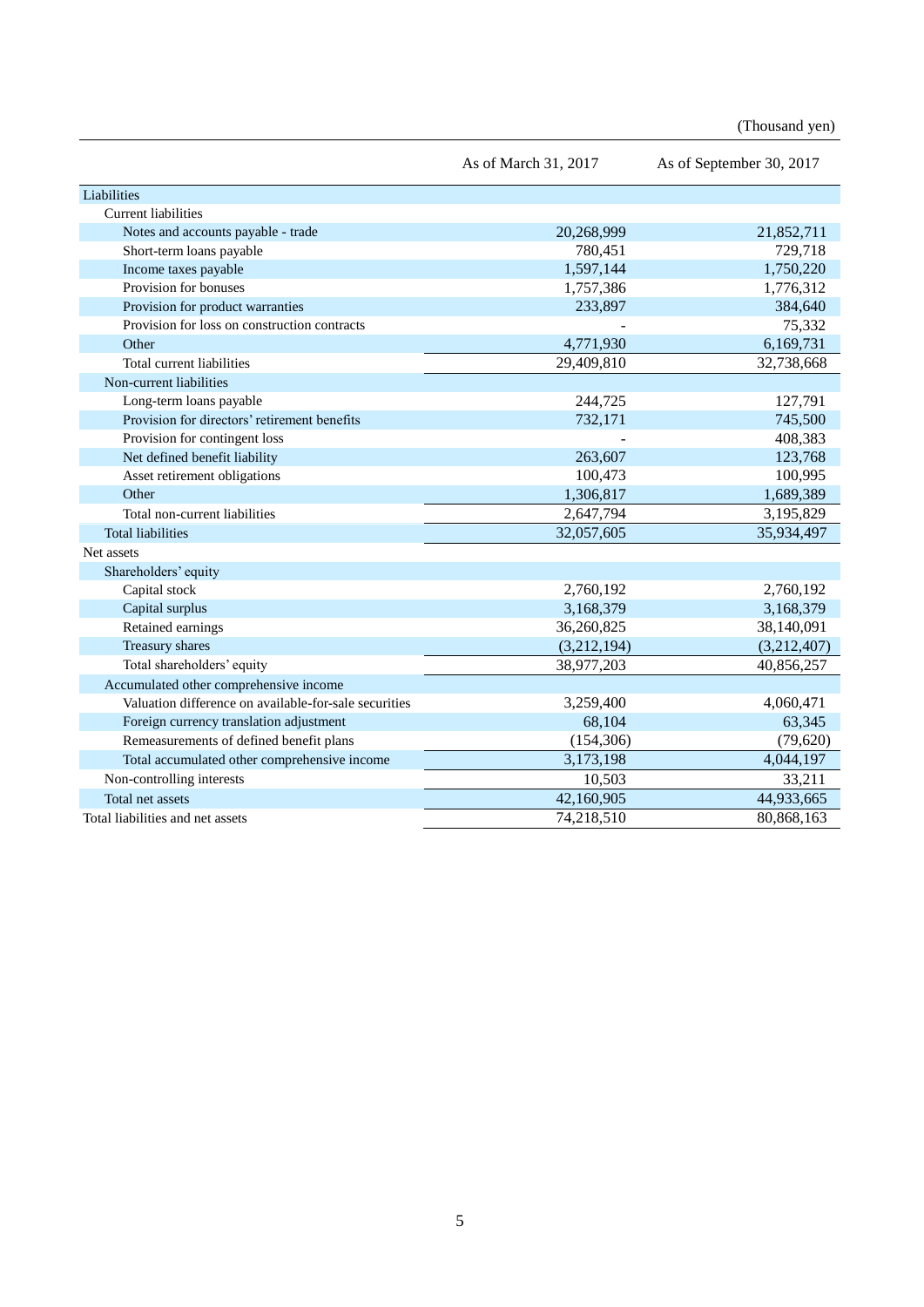# (2) Quarterly Consolidated Statements of Income and Comprehensive Income

# Quarterly Consolidated Statements of Income

Six Months Ended September 30

|                                                         |                          | (Thousand yen)           |
|---------------------------------------------------------|--------------------------|--------------------------|
|                                                         | For the six months       | For the six months       |
|                                                         | ended September 30, 2016 | ended September 30, 2017 |
| Net sales                                               | 37,619,255               | 41,470,467               |
| Cost of sales                                           | 27,717,075               | 30,751,808               |
| Gross profit                                            | 9,902,180                | 10,718,659               |
| Selling, general and administrative expenses            | 5,898,712                | 6,453,919                |
| Operating profit                                        | 4,003,467                | 4,264,739                |
| Non-operating income                                    |                          |                          |
| Interest income                                         | 2,329                    | 4,448                    |
| Dividend income                                         | 49,530                   | 56,138                   |
| House rent income                                       | 34,703                   | 48,753                   |
| Insurance and dividend income                           | 22,549                   | 83,648                   |
| Foreign exchange gains                                  |                          | 975                      |
| Other                                                   | 86,838                   | 86,715                   |
| Total non-operating income                              | 195,951                  | 280,680                  |
| Non-operating expenses                                  |                          |                          |
| Interest expenses                                       | 11,685                   | 9,376                    |
| Foreign exchange losses                                 | 235,170                  |                          |
| Compensation expenses                                   | 5,308                    | 7,294                    |
| Other                                                   | 13,357                   | 15,748                   |
| Total non-operating expenses                            | 265,521                  | 32,418                   |
| Ordinary profit                                         | 3,933,896                | 4,513,000                |
| <b>Extraordinary losses</b>                             |                          |                          |
| Provision for contingent loss                           |                          | 408,383                  |
| Contingent loss expense                                 |                          | 26,764                   |
| Total extraordinary losses                              |                          | 435,148                  |
| Profit before income taxes                              | 3,933,896                | 4,077,852                |
| Income taxes - current                                  | 1,414,691                | 1,653,282                |
| Income taxes - deferred                                 | (112, 638)               | (148, 229)               |
| Total income taxes                                      | 1,302,052                | 1,505,052                |
| Profit                                                  | 2,631,844                | 2,572,799                |
| Profit (loss) attributable to non-controlling interests | 6,264                    | (7,761)                  |
| Profit attributable to owners of parent                 | 2,625,580                | 2,580,560                |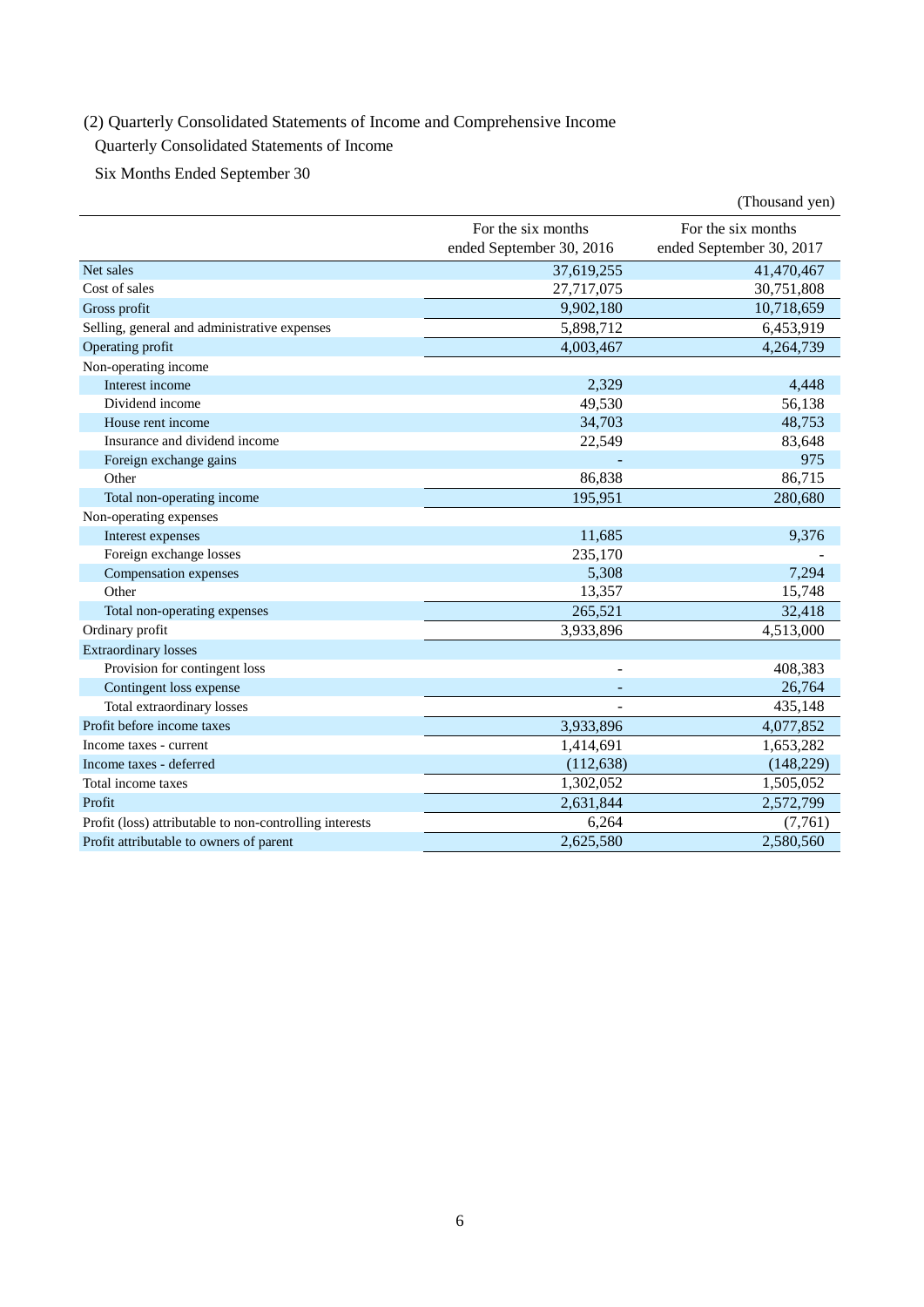# Quarterly Consolidated Statements of Comprehensive Income

Six Months Ended September 30

|                                                                   |                                                | (Thousand yen)                                 |
|-------------------------------------------------------------------|------------------------------------------------|------------------------------------------------|
|                                                                   | For the six months<br>ended September 30, 2016 | For the six months<br>ended September 30, 2017 |
| Profit                                                            | 2,631,844                                      | 2,572,799                                      |
| Other comprehensive income                                        |                                                |                                                |
| Valuation difference on available-for-sale securities             | (145,795)                                      | 801,071                                        |
| Foreign currency translation adjustment                           | (196, 465)                                     | (1, 436)                                       |
| Remeasurements of defined benefit plans, net of tax               | 221,941                                        | 74,686                                         |
| Total other comprehensive income                                  | (120.319)                                      | 874,321                                        |
| Comprehensive income                                              | 2,511,525                                      | 3,447,121                                      |
| Comprehensive income attributable to                              |                                                |                                                |
| Comprehensive income attributable to owners of parent             | 2,505,287                                      | 3,451,559                                      |
| Comprehensive income attributable to non-controlling<br>interests | 6,238                                          | (4,438)                                        |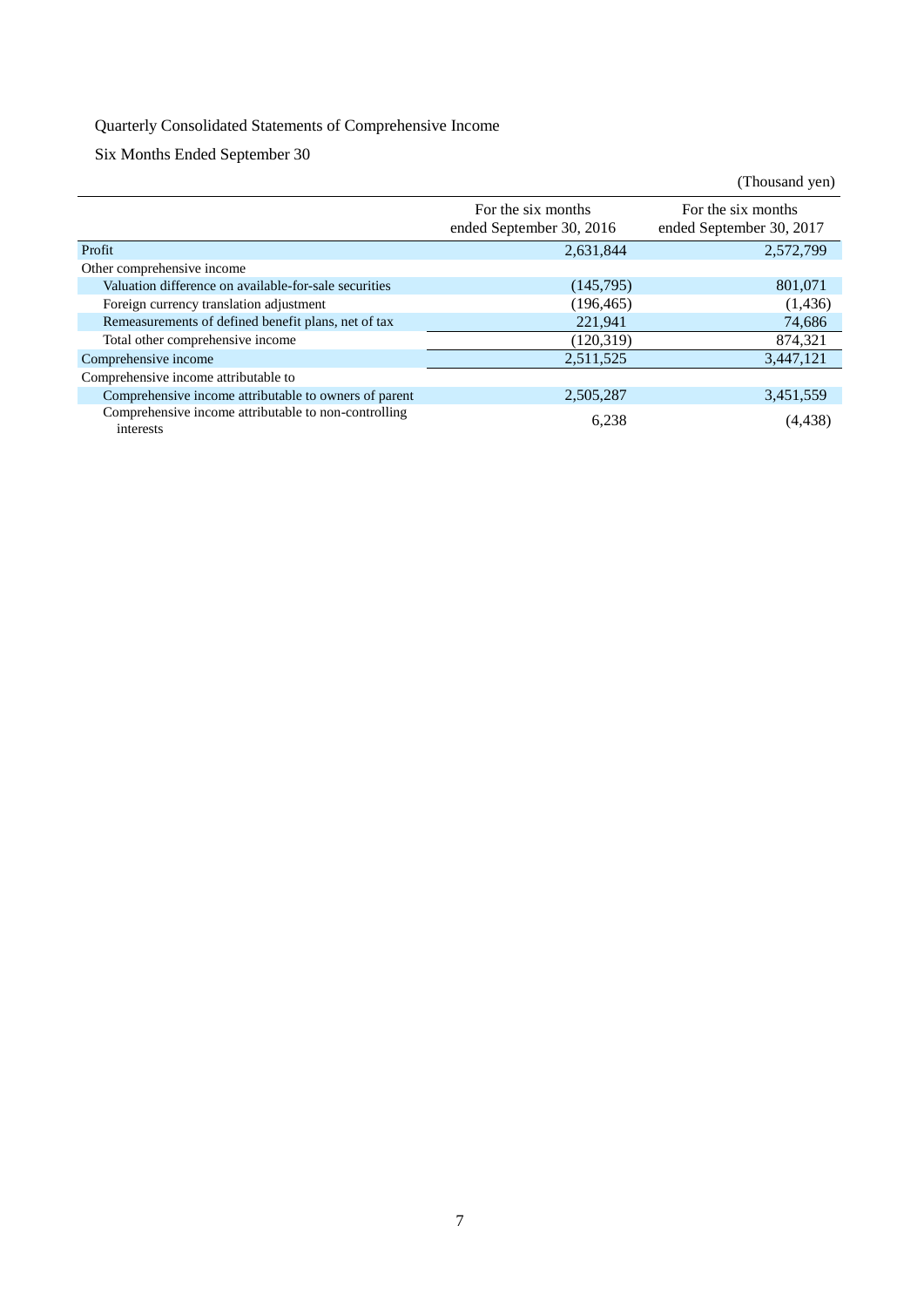# (3) Quarterly Consolidated Statements of Cash Flows

|                                                                        |                                                | (Thousand yen)                                 |
|------------------------------------------------------------------------|------------------------------------------------|------------------------------------------------|
|                                                                        | For the six months<br>ended September 30, 2016 | For the six months<br>ended September 30, 2017 |
| Cash flows from operating activities                                   |                                                |                                                |
| Profit before income taxes                                             | 3,933,896                                      | 4,077,852                                      |
| Depreciation                                                           | 394,854                                        | 401,688                                        |
| Increase (decrease) in allowance for doubtful accounts                 | 24,031                                         | 130,317                                        |
| Increase (decrease) in provision for bonuses                           | 175,187                                        | 18,919                                         |
| Increase (decrease) in provision for product warranties                | (15, 843)                                      | 150,742                                        |
| Increase (decrease) in provision for loss on construction<br>contracts |                                                | 75,332                                         |
| Increase (decrease) in net defined benefit liability                   | 137,630                                        | (31,596)                                       |
| Increase (decrease) in provision for directors'<br>retirement benefits | (48, 191)                                      | 13,329                                         |
| Increase (decrease) in provision for contingent loss                   |                                                | 408,383                                        |
| Interest and dividend income                                           | (51,860)                                       | (60, 587)                                      |
| Interest expenses                                                      | 11,685                                         | 9,376                                          |
| Foreign exchange losses (gains)                                        | 160,305                                        | (3,681)                                        |
| Loss (gain) on valuation of investment securities                      |                                                | 624                                            |
| Loss (gain) on sales of property, plant and equipment                  | (286)                                          | (132)                                          |
| Loss on retirement of property, plant and equipment                    | 353                                            | 227                                            |
| Decrease (increase) in notes and accounts receivable -<br>trade        | (295, 152)                                     | 669,576                                        |
| Decrease (increase) in inventories                                     | (1,265,038)                                    | (1,201,859)                                    |
| Decrease (increase) in other current assets                            | (364, 684)                                     | (154, 400)                                     |
| Decrease (increase) in other non-current assets                        | (98, 749)                                      | (104, 350)                                     |
| Increase (decrease) in notes and accounts payable -<br>trade           | (584, 374)                                     | 1,432,361                                      |
| Increase (decrease) in other current liabilities                       | (79, 806)                                      | 210,770                                        |
| Other, net                                                             | 903                                            | 1,060                                          |
| Subtotal                                                               | 2,034,862                                      | 6,043,954                                      |
| Interest and dividend income received                                  | 52,153                                         | 60,664                                         |
| Interest expenses paid                                                 | (10, 556)                                      | (8,104)                                        |
| Income taxes paid                                                      | (1,477,342)                                    | (1,557,710)                                    |
| Net cash provided by (used in) operating activities                    | 599,117                                        | 4,538,803                                      |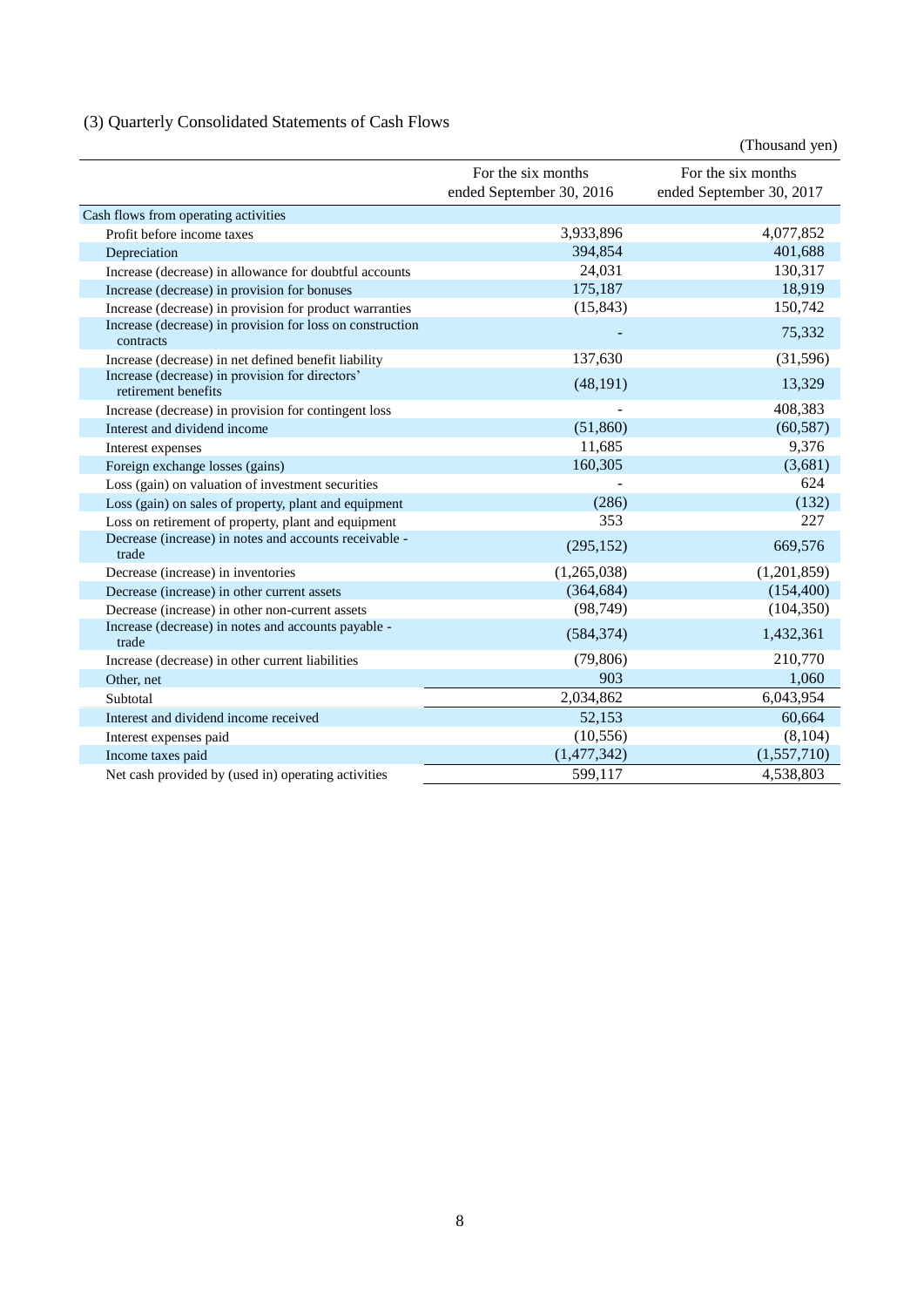|                                                                 |                                                | (Thousand yen)                                 |
|-----------------------------------------------------------------|------------------------------------------------|------------------------------------------------|
|                                                                 | For the six months<br>ended September 30, 2016 | For the six months<br>ended September 30, 2017 |
| Cash flows from investing activities                            |                                                |                                                |
| Payments into time deposits                                     | (496, 672)                                     | (430,228)                                      |
| Proceeds from withdrawal of time deposits                       | 1,060,208                                      | 820,422                                        |
| Purchase of property, plant and equipment                       | (738, 301)                                     | (542, 250)                                     |
| Proceeds from sales of property, plant and equipment            | 750                                            | 132                                            |
| Purchase of intangible assets                                   | (11,800)                                       | (33, 136)                                      |
| Purchase of investment securities                               | (23, 555)                                      | (24,310)                                       |
| Purchase of memberships                                         | (8,000)                                        |                                                |
| Proceeds from share of profits on investments in capital        | 5,340                                          | 5,340                                          |
| Net cash provided by (used in) investing activities             | (212,030)                                      | (204, 031)                                     |
| Cash flows from financing activities                            |                                                |                                                |
| Net increase (decrease) in short-term loans payable             | 30,920                                         |                                                |
| Repayments of long-term loans payable                           | (262, 784)                                     | (159, 851)                                     |
| Proceeds from share issuance to non-controlling<br>shareholders |                                                | 27,146                                         |
| Purchase of treasury shares                                     | (190)                                          | (212)                                          |
| Repayments of finance lease obligations                         | (1,451)                                        | (960)                                          |
| Cash dividends paid                                             | (597, 964)                                     | (696, 325)                                     |
| Net cash provided by (used in) financing activities             | (831, 470)                                     | (830,203)                                      |
| Effect of exchange rate change on cash and cash<br>equivalents  | (301, 907)                                     | (9,325)                                        |
| Net increase (decrease) in cash and cash equivalents            | (746, 291)                                     | 3,495,242                                      |
| Cash and cash equivalents at beginning of period                | 20,381,498                                     | 24,910,742                                     |
| Cash and cash equivalents at end of period                      | 19,635,207                                     | 28,405,984                                     |